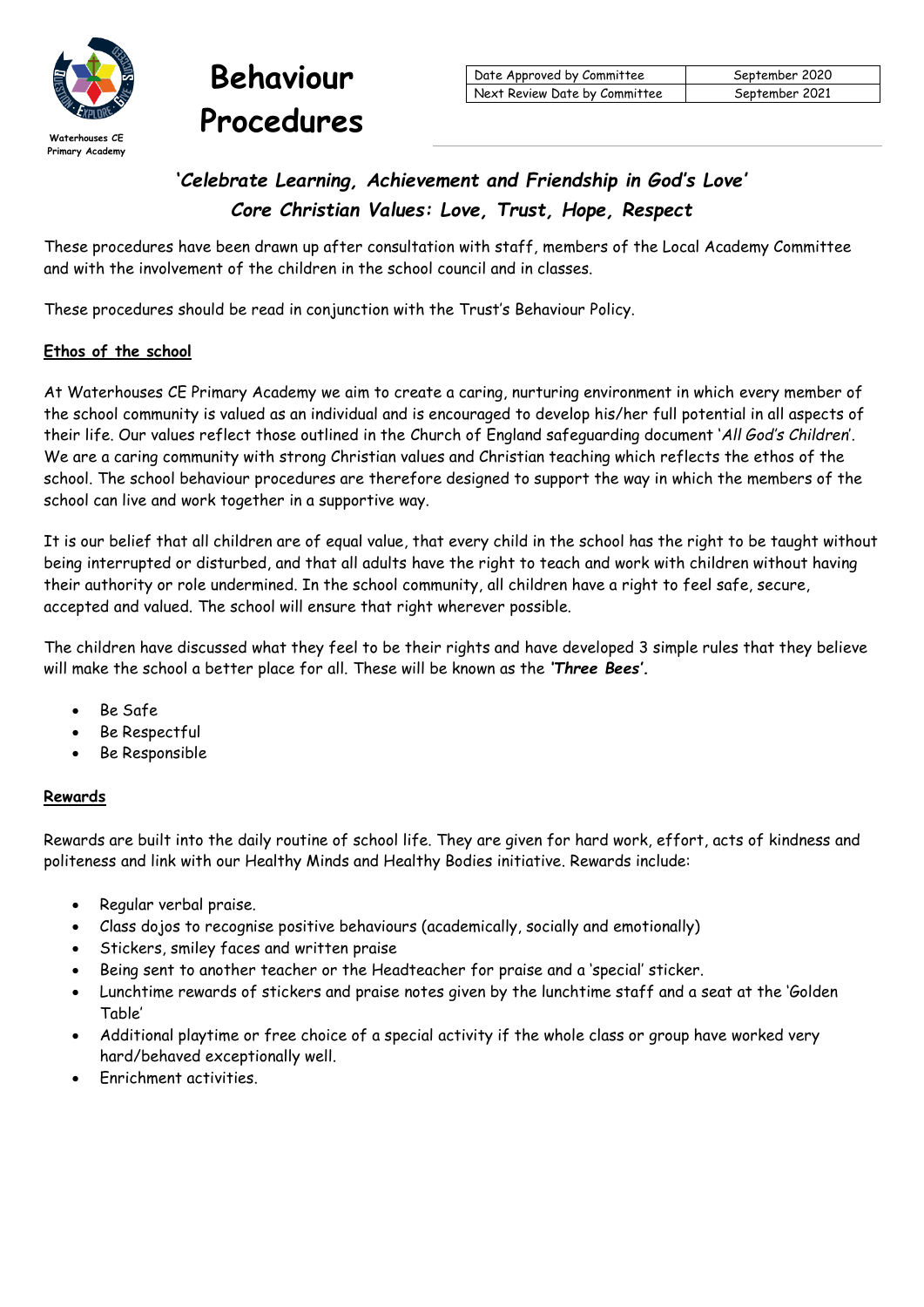# **Healthy Minds and Healthy Bodies**

Traditional to Waterhouses Academy, is our system of 'houses'. On entry to the school, pupils are placed in a house and earn house points for their team. .

We will use our three Houses, Dove, Hamps and Manifold to celebrate wellbeing. Children will receive tokens (in the colour of their House) from any member of staff to celebrate occasions where they have demonstrated a healthy mind or healthy body and are intrinsically linked to the positive behaviours we wish to encourage at Waterhouses.

These will fall into the following five categories.

- **Be active**
- **Be brave**
- **Be kind**
- **Be positive**
- **Eat healthily**

#### **Celebration Worship**

As a further reward for exceptional achievement in learning, behaviour, attitudes or values, the class teacher nominates one or two children to receive a superstar certificate at one of our celebration worships. We will also celebrate our pupils' successes, triumphs and achievements both inside and outside of school, from sporting to musical achievements.

#### **Values Awards**

Every half term, staff will focus on one of a selection of 'Christian Values'. In acknowledgement of pupil's achievement and demonstration of this value, they are awarded a special certificate in our fortnightly celebration worships. Again, parents share in this celebration of achievement.

#### **Sanctions**

Wherever possible, staff will take a pro-active approach and try to identify the triggers to inappropriate behaviours rather that deal with the consequences.

However, all pupils will be made aware of inappropriate behaviours:

- Hitting, kicking, pushing, biting, throwing things
- Swearing, verbal aggression
- Ignoring requests
- Damaging property
- Racist, sexist, homophobic or other forms of derogatory behaviour

In cases where sanctions are applied, staff will deliver these in a calm, firm, fair and consistently manner.

If the child's behaviour over a period of time becomes a concern for the class teacher/SENCo, the parent/carer will be invited in to discuss their child's behaviour. We believe working in collaboration with parents/carers will help identify any underlying issues which may be causing the misbehaviour. Using strategies from the Zones of Regulation, joining the schools Nurture Provision or LEGO Play will be discussed as well as setting behaviour targets. At this point it may be agreed that a child may benefit from an external agency to support improvement in behaviour. This will be done in consultation with the class teacher, parents and the SENCo. We strongly value the support of parents in promoting positive behaviour approaches and see the correlation with children's mental wellbeing.